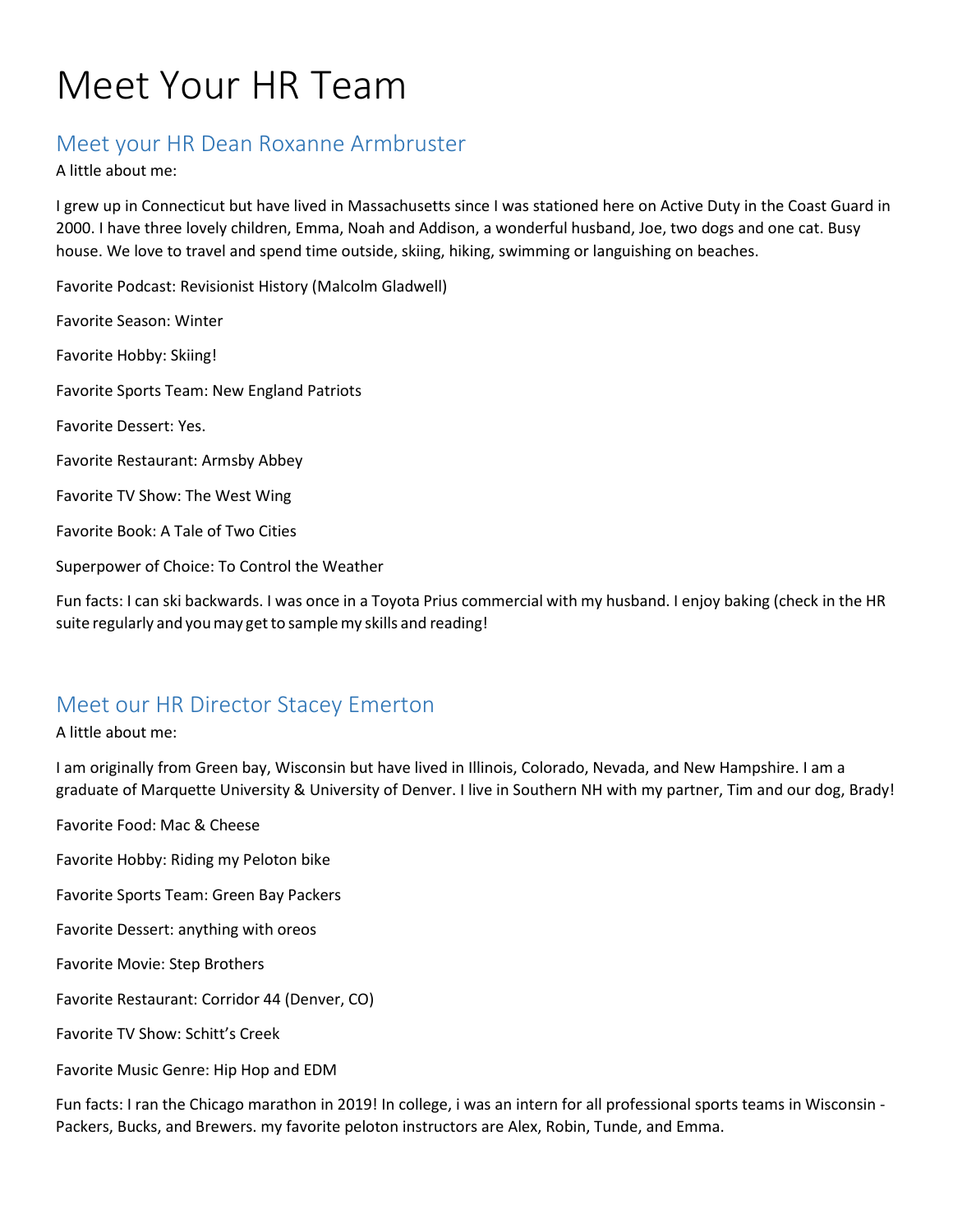### Meet your HR Business Partner Rachel Gallagher

#### A little about me:

I was raised in Salem, NH but have lived in Cambridge, Jamaica Plain, and now Revere, ma. I studied life science and particularly love the ocean and spending as much time at the beach as possible.

Favorite Food: Pasta, or cheese (maybe pasta with cheese!)

Favorite Hobby: Beach combing

Favorite Dessert: Cheesecake

Favorite Tv Show: The Sopranos

Favorite Music: I love so many different kinds but my favorite is probably punk

Favorite Season: Fall

Favorite Ice Cream Flavor: Pumpkin when it's in season, or vanilla soft serve

Favorite Color: Orange

Fun Facts: I have a big orange senior cat named Terror who is not actually a terror, he's really friendly and acts more

like a dog.

Although i can be a little shy i am the vocalist of a punk band.

#### Meet your HR Business Partner Lauren Reed George

A little about me:

I'm originally from upstate New York (near the Canadian border). I love spending time in nature, whether it be hiking a mountain or collecting shells on the beach. I have a puppy named Penny!

Favorite Podcasts: This American Life, Armchair Expert, Code Sw!Tch & Worklife with Adam Grant

Favorite Movie: Almost Famous

Favorite Book: The Phantom Tollbooth

Favorite Food: French baguette, good cheese & charcuterie & red wine

Favorite Flower: Lavender

Favorite Music: anything from 70's

Fun facts: I used to be a fitness instructor and rowed crew in college. I lived in France for a year and am working on hiking

all of the 46 Adirondack high peaks.

#### Meet your HR Business Partner Dalila Santos

#### A little about me:

I went to the University of Miami for Undergrad and loved it so much I stayed for my Master's Degree. I love to travel and have a long bucket list of places I want to visit. My happy place is a tropical beach. I live in Andover with my fiancé, Jemmy, and our two kids, Jaylen and Alina and two cats, Shiloh and Dembe.

Favorite Hobby: Traveling

Favorite Dessert: Cheesecake

Favorite TV Show: Game of Thrones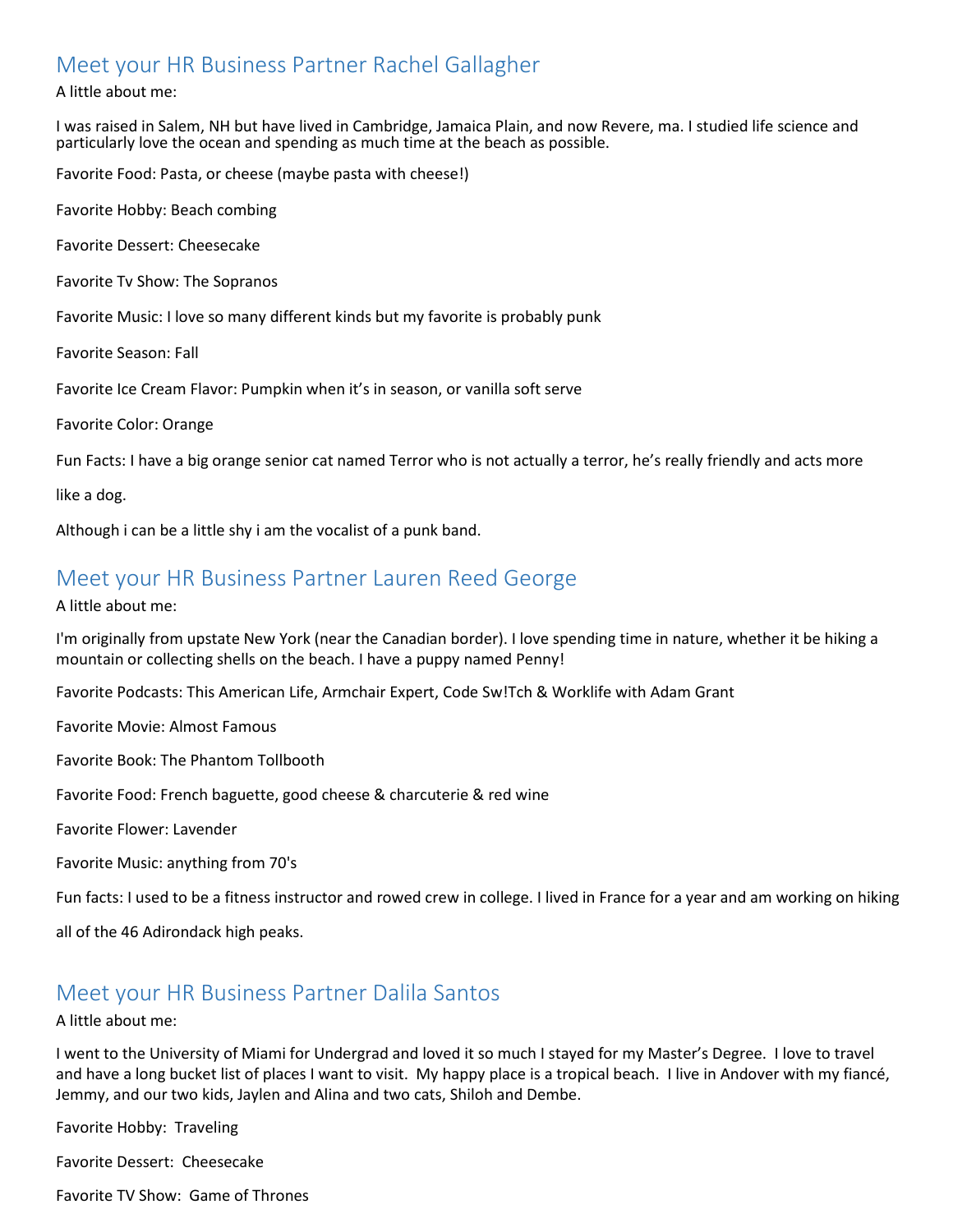Favorite Ice Cream Flavor Chocolate Chip Favorite Season: Fall First Job: Brooks Pharmacy (now Rite Aid) Superpower: Teleportation Favorite Drink: Margarita Fun facts: I have lived in Hawaii, Connecticut, and Florida

#### Meet your Assistant Director of HRIS Karen Gray

A little about me:

I currently live in North Andover, but was raised in Arlington. I'm a big Boston sports fan. I once met Devin McCourty at an HLS event. I've been at Harvard over 30 years, but have enjoyed my time at HLS the most.

Favorite Food: Tacos, Sushi, and Pizza Favorite Sports Team: New England Patriots Favorite Podcast: Smartless Favorite Hobby: Kickboxing Favorite TV Show: Marvelous Mrs. Maisel, The Lost Kitchen Favorite Music/Guilty Pleasure Music: 90's R&B Childhood Nickname: Keggler, KG

Fun facts: I started at Harvard when I was 19 and never left, and I'm crazy sarcastic, which hasn't always translated well in HR.

## Meet Your HR Recruiter Trina Burrous

A little about me:

I grew up in Connecticut, but called Boston home for more than half my life. I moved to Tampa Bay last year with my husband, Tom, to be closer to family and escape the long winters. We love it here for the coastal vibe and the many happenings we can discover on any given weekend.

Favorite Food: Chips & Guac

Favorite Dessert: Chocolate Anything

Favorite Hobby: Stand up Paddleboarding (SUP)

Favorite Sports Team: New England Patriots Favorite

Season: Summer in MA, but Winter in FL

Favorite Book: Anything from Jen Sincero's Bada\$\$ series

Happy Place: The Beach

Weirdest Obsession: Hamilton, It's my jamilton

Fun facts: I follow a vegan diet for my health and for the planet. I'm a 4x marathoner but seem to be trading in my running shoes more often to spend time on my SUP. My new favorite mode of transportation is a street legal golf cart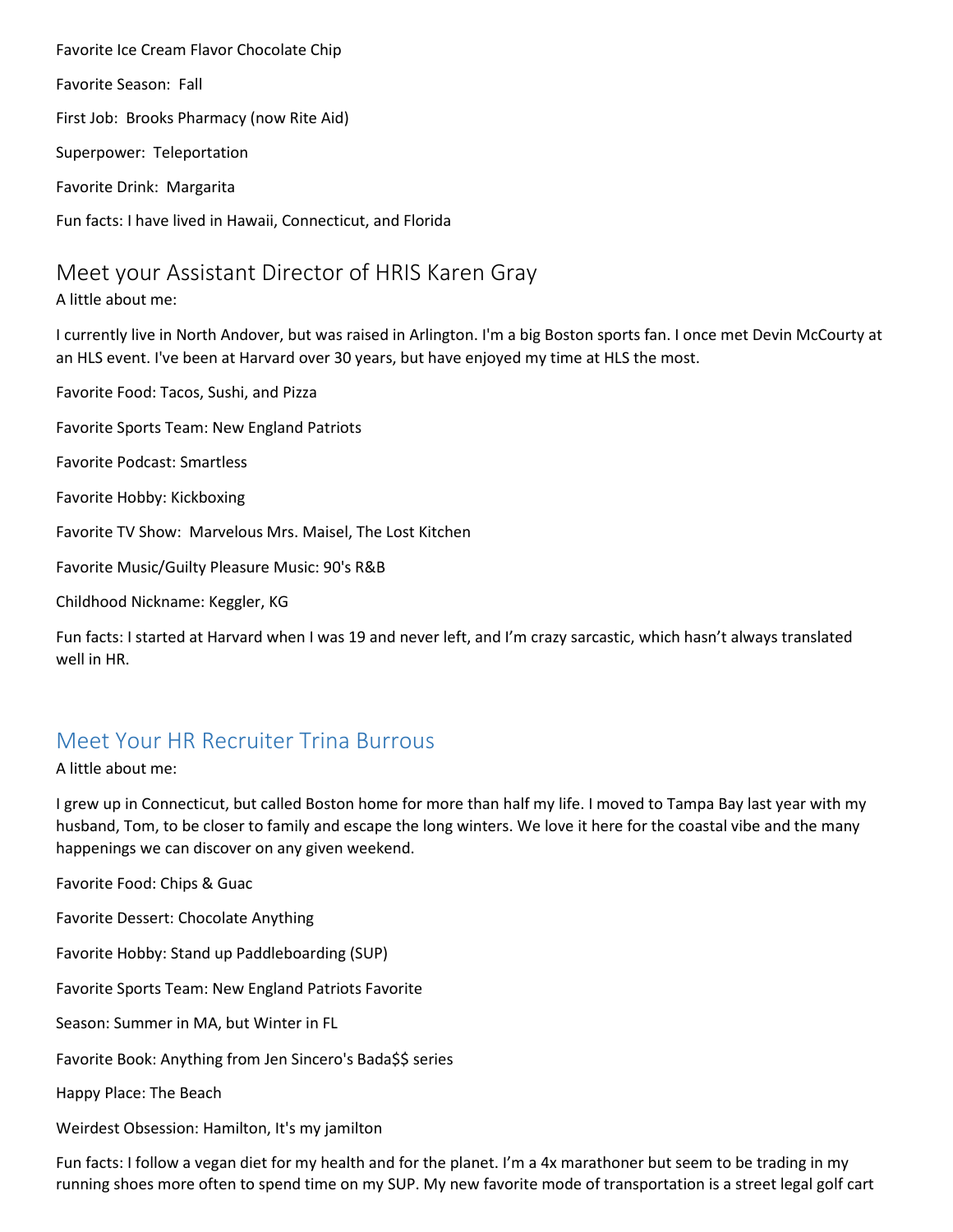since our town, Dunedin, is golf cart friendly. We also have 7 craft breweries within a mile of our house. What's not to love!?

#### Meet Your HR Recruiter Monique Henriques

A little about me:

I'm from Brooklyn, NY. My career has taken me from Brooklyn to New Jersey to Kansas, and now I live in New England. As someone who believes you never stop learning, working at HLS is an exciting opportunity for me.

Favorite Food: Acai bowl

Favorite Dessert: Tres Leches Cake

Favorite TV Show: Power & Power Book II: Ghost

Favorite Restaurant: Cooper's Hawk

Favorite Podcast: On Purpose with Jay Shetty

Favorite Ice Cream Flavor: Grape Nuts

Superpower of choice: Time Travel

Favorite Hobby: Thrifting Vinyl Records

Fun facts: The best advice I ever received was to build a personal brand you would invest in. I created a Podcast called Momo's Favorite Things, which is an ongoing personal project.

#### Meet Your HR Generalist Ciara Swan

A little about me:

I am born and raised in Massachusetts. I graduated from Sacred Heart University where I discovered my passion for personal growth – both mentally and physically. I enjoy traveling, any activity to express my creativity and spending time with my loved ones. A coffee in the morning and a good laugh is a necessity in each one of my days!

Favorite Food: Anything and everything that has pasta Favorite Hobby: Crafting the Perfect Playlist Favorite Sports Team: Patriots Favorite Dessert: Creme Brule Favorite Tv Show: This Is Us Favorite Podcast: How I Built This with Guy Raz Superpower of Choice: To stop time Favorite Season: Summer

Happy Place: Cape Cod

Fun facts: Music has always been a big part of my life; I have been to over 30 concerts!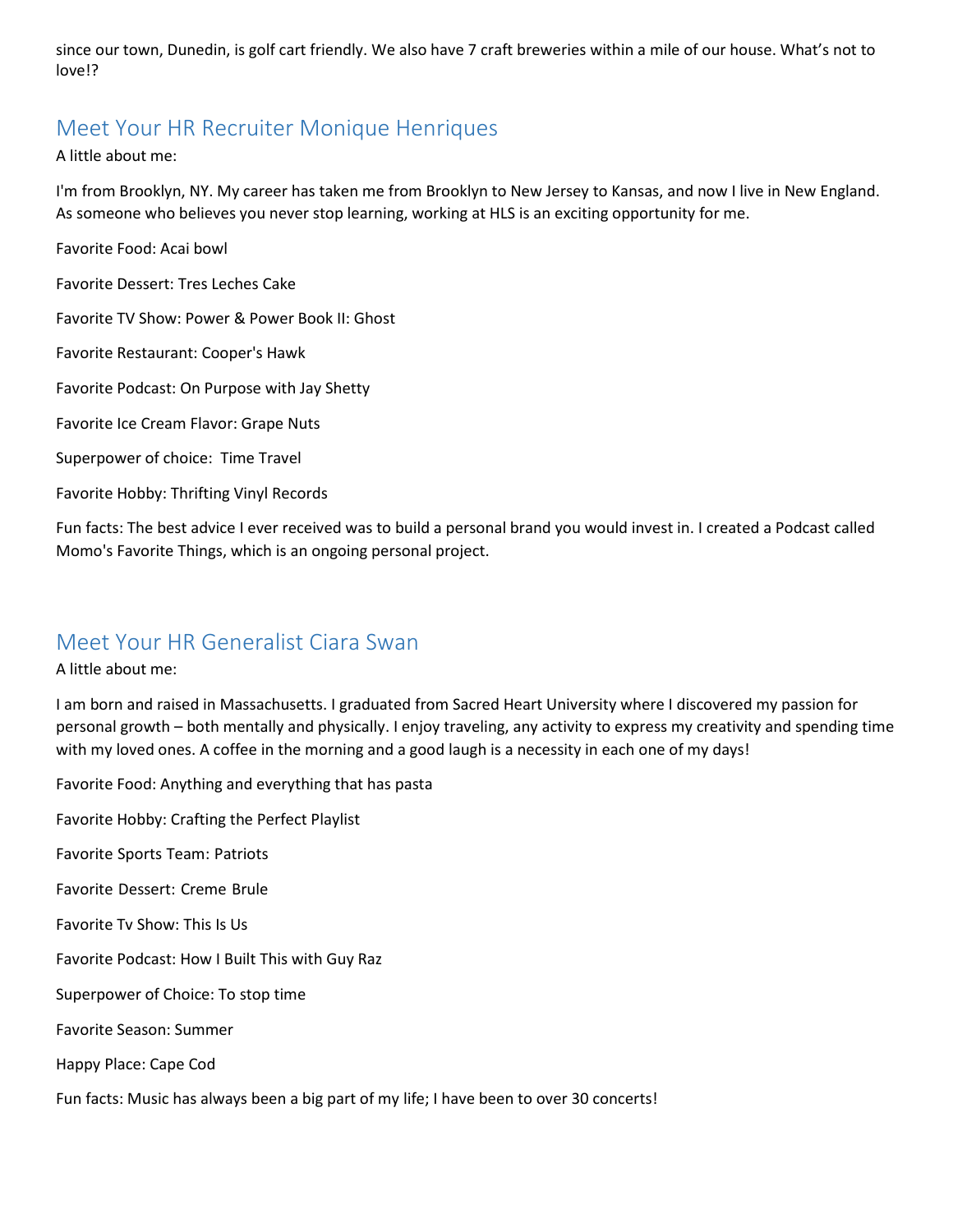#### Meet your HR Program Specialist Gloria Alonzo

#### A little about me:

I was born and Raised in Huntsville, AL, but relate more to my Midwestern relatives. My favorite part about living in Boston Is all the history that has happened here. When I meet you, one of the first things I will do is show you a picture of my dog, Frankie.

Favorite Food: Pasta with an Italian Red Wine Favorite TV Shows: The Good Place, Parks & Rec, and Glow (to name a few) Favorite Podcasts: Hidden Brain & The Adventure Zone Favorite Dessert: Mint Chocolate Chip Ice Cream Favorite Movie: The Princess Bride Favorite Restaurant: Sarma Favorite Historical Figure: Queen Elizabeth I Favorite Hobby: BoardGames (i'm very competitive) Hogwarts House: Ravenclaw

Fun facts: I have a Master of Arts in Theatre Theory & History. I always make pie crust from scratch, and I own over 40 dresses.

#### Meet your Student Employment Coordinator Abe Medeiros

A little about me:

I was born and raised in Framingham, MA. My parents are originally from Brazil, so as a kid I would spend my summers in Brazil going to school and living with my Grandparents. As a kid, I hated year-round school, but now I am grateful for the cultural experience! I am also fluent in Portuguese.

Favorite Color: Maroon or Olive Favorite Food: Brazilian Barbecue Favorite Sports Team: Boston Celtics Favorite TV Show: Breaking Bad or Game of thrones Favorite Music: R&B Favorite Season: Spring or Fall Favorite Ice Cream Flavor: Strawberry Superpower of choice: Teleportation Favorite Hobby: Listening to full albums on vinyl

Fun facts: I volunteer at the Ron Burton Training Village, a nonprofit organization that's committed to educating and mentoring kids from lower economic backgrounds. I love volunteering here especially because I attended the program from age 11 until I graduated from High School.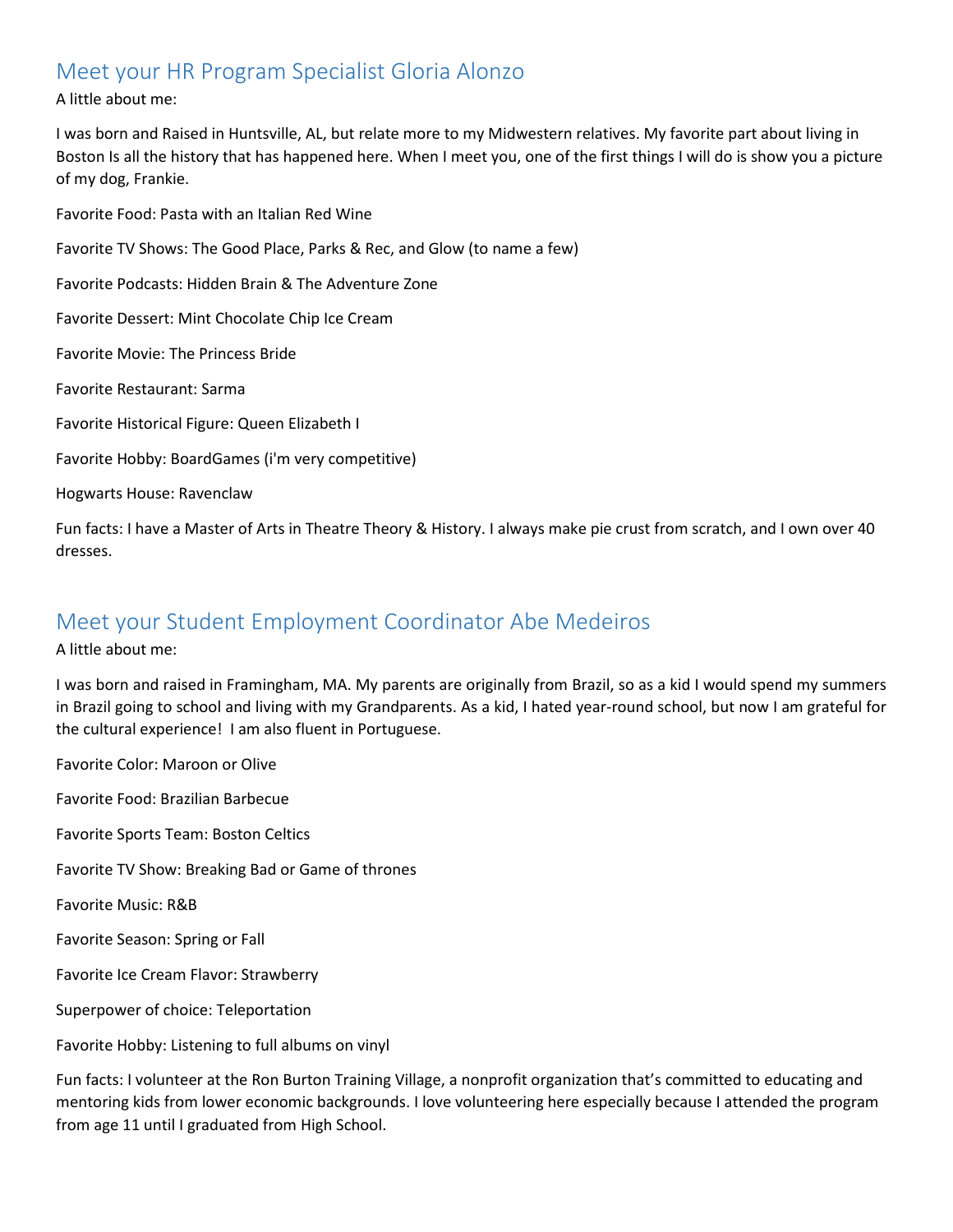### Meet Your HR Assistant Martha Peña

#### A little about me:

I have two cats, Julito and Whiskey. I like to travel. Some of my favorite places are Portugal and Cuba. In my free time I like to volunteer with middle school aged girls.

Favorite Food: Pizza Favorite TV Show: Sense 8 Favorite Book: Homegoing Favorite Historical Figure: Assata Shakur Nicknames: Marty Superpower of Choice: Teleportation Best Advice You've Ever Received: Take charge of my own happiness Fun Facts: My weirdest obsession is cat paws, have you seen those little beans?

## Meet your Title IX and Equal Employment Officer Sasha Tulgan

A little about me:

I grew up in the Boston area, and have since lived in Northern California, St. Louis, Kyoto, NYC, and Rochester. I have two boys and a Golden Doodle.

First Job: Sales Associate at the Gap

Favorite TV Show: Friends

Favorite Movie: When Harry Met Sally

Favorite Restaurant: Mamaleh's Deli

Favorite Dessert: Chocolate Lava Cake

Favorite Hobby: Karaoke

Childhood Nickname: Squasha

Fun facts: I was a contestant on a Japanese Singing Game Show. I sang in an all-women's college A cappella group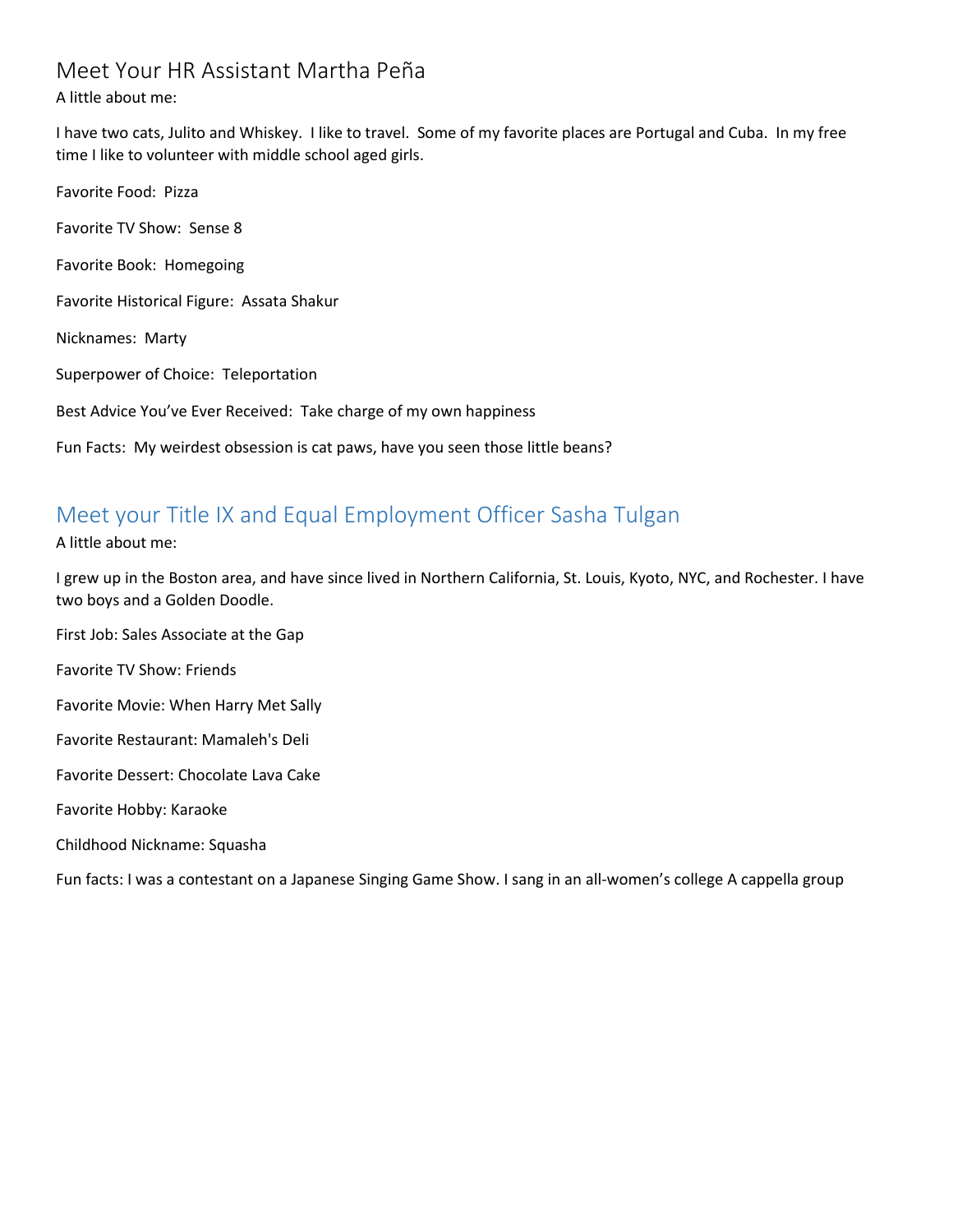## Meet your Meet your Assistant Director, Student Accessibility & Support Carolyn Hubbard

A little about me:

I'm from the Ocean State, Rhode Island, and I love the beach since I grew up surrounded by it! I have my Masters in Early Childhood Education and Grateful for the Opportunity to Work in Higher Ed.

Favorite Food: Anything with butter on it Favorite Dessert: Ice Cream Cake Favorite Movie: Life is Beautiful Favorite Restaurant: Posto Favorite Season: Fall Favorite Ice Cream Flavor: Chocolate Peanut Butter Superpower of choice: Time Travel Fun facts: I was my 5th Grade Hula-Hooping Champion. I'm obsessed with True Crime Documentaries. I was in a traveling Improv group in college.

#### Meet your Accessibility Services Coordinator Laurie Lower

A little about me:

I've lived in Rochester, MN; Munster, Germany; Madison, WI; and Boston, MA. I can read and write Braille (although I cannot read braille by touch). My first Job was at a Baskin Robbins.

Favorite Food: Cheeseburger with Onion Rings Favorite Hobby: Reading Favorite Movie: You've Got Mail Favorite TV Show: The Good Place Favorite Podcast: My Favorite Murder Favorite Historical Figure: Abraham Lincoln Favorite Music: Anything 80's Favorite Season: Fall Favorite Ice Cream Flavor: Chocolate Chip Cookie Dough Fun facts: in 2016 I was highlighted in the magazine Highlights for Children, "What a Pro Knows: Making Books in braille". Hopefully it inspired a book-loving kid to want to be a braille transcriber, as braille literacy is actually quite low.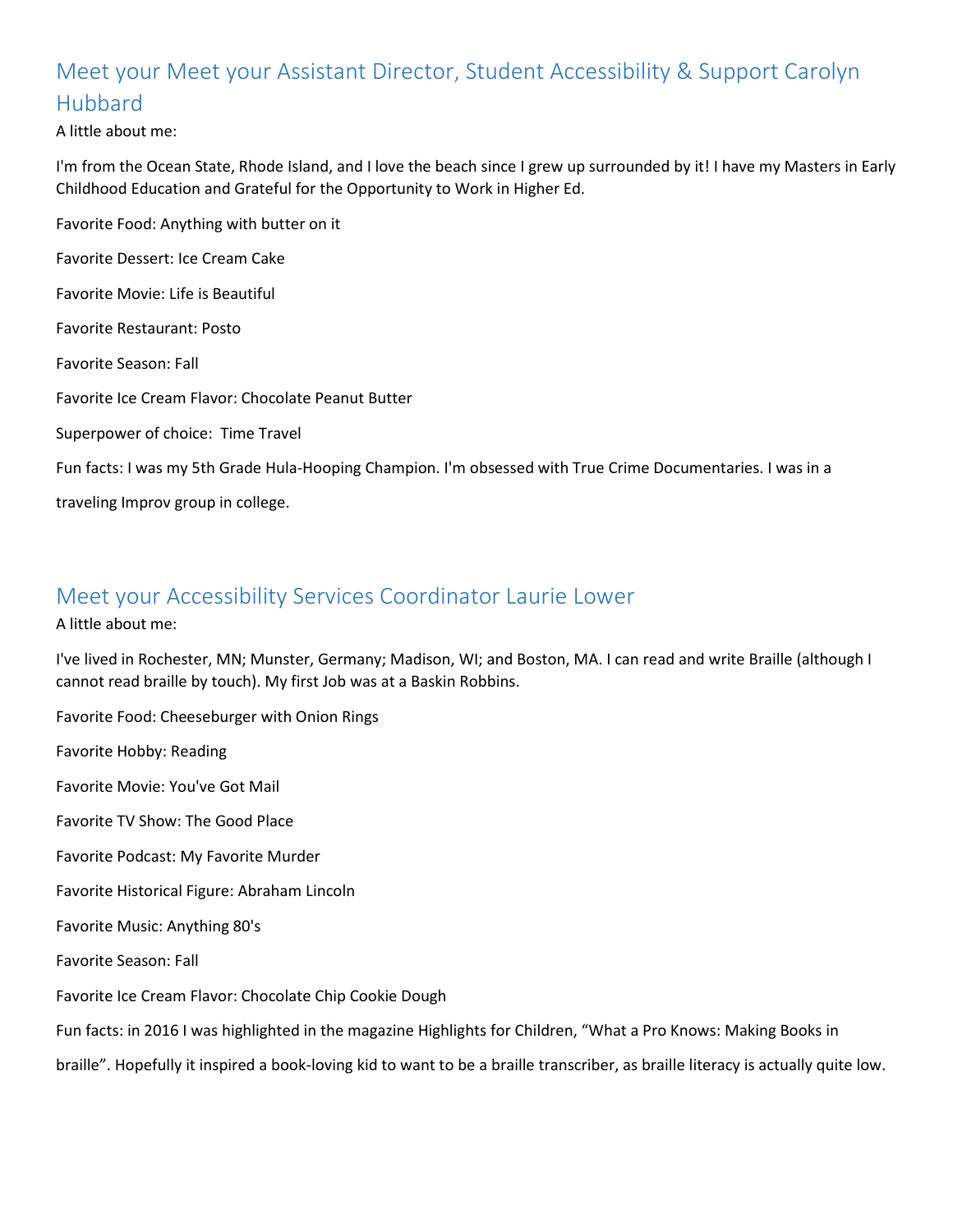## Meet Your Equal Opportunity Specialist Edgar Filho

A little About Me:

I am originally from a small town in the south of Brazil called Guairá (Paraná State) and my family lives in Cuiabá (Mato Grosso State). I have lived in Medford with my husband Brian since 2009 and we enjoy any outdoor activity but also love movies! I have been working at Harvard for many years and most recently moved from The Dean of Student's Office to HR!

Favorite Movie: Doubt, 12 years a slave, Misery, Pan's Labyrinth, silence of the lambs

Weirdest Obsession: anything to do with UFO's

Favorite Season: If i have to choose - Fall

Favorite Podcast: what's the t with Ru Paul

Favorite music: Adele, Whitney Houston, Imagine Dragons, Sugarland & Brazilian pop

Super Power of Choice: Travel in Time

Best advice: Kindness and well manners will open any door (- my mom)

Favorite Food: American breakfasts, Brazilian, Thai, Mexican, Korean & Italian - anything as long as it's not spicy! Fun fact: my first job was selling homemade bread on a bike in Mundo Novo to help my family. I helped make the bread, sell it after lunch and then i went to school at night. Tough times but the most amazing memories with my mom - this was my most important job!